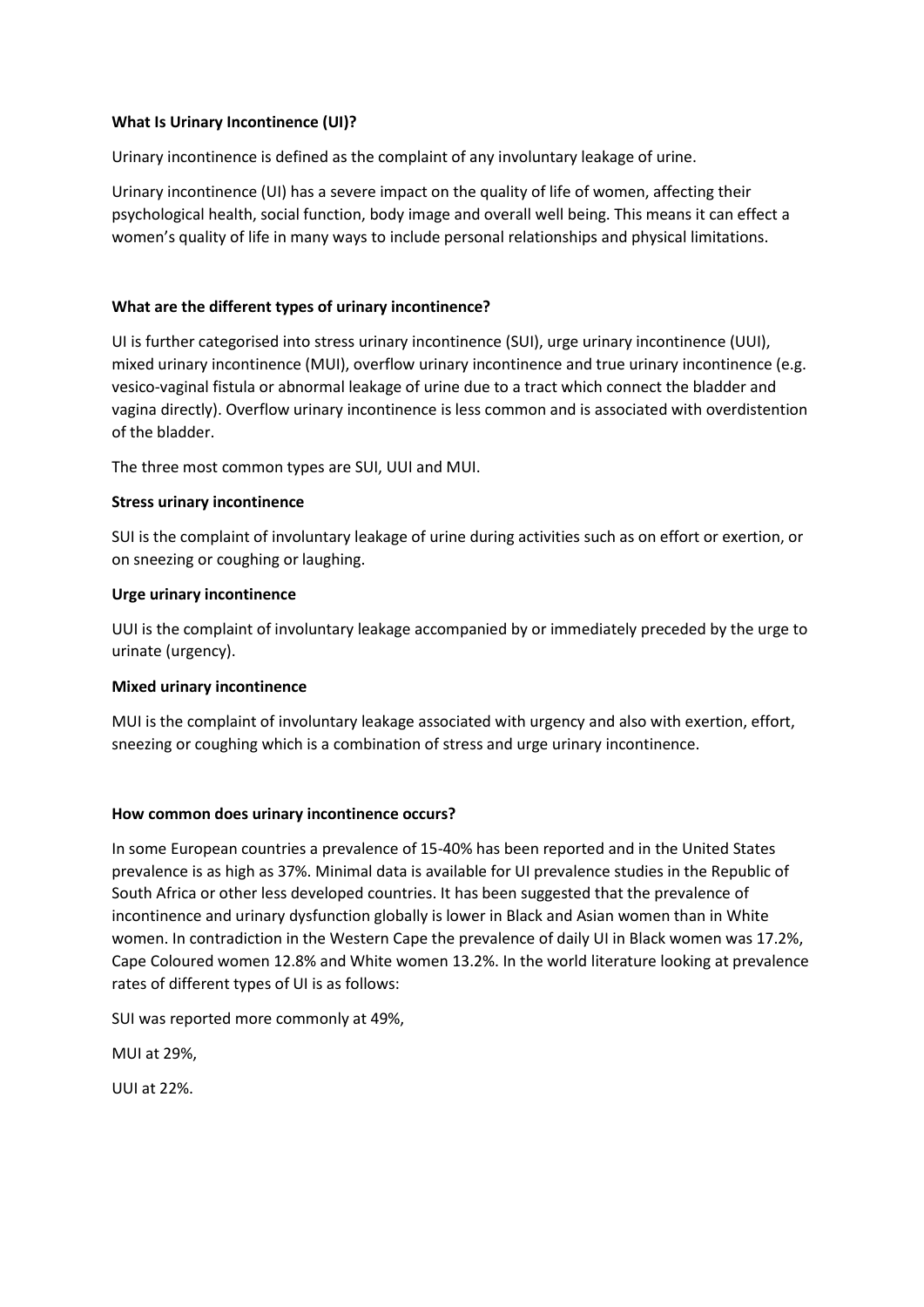### **What causes urinary incontinence?**

### **Stress urinary incontinence**

Major risk factors include advanced age, pregnancy and childbirth, obesity and genetic factors. Also, any factor that increases intra-abdominal pressure such as chronic cough, heavy lifting and constipation. Controversy still exists regarding the effect of menopause and previous hysterectomy.

### **Urge urinary incontinence**

Most commonly unknown (see later)

### **How does the bladder work?**

The main function of the bladder is to store urine until it is convenient to urinate to enable the bladder to empty again. The urine is produced in the kidneys and received from the kidneys via the ureter.

The neurological supply to the bladder is complex. For the bladder to fill and store urine, and then for micturition to take place a complex interaction with coordination between the brain and peripheral nerve supply to the bladder, urethra and pelvic floor muscles is required.

During the filling phase of the bladder the detrusor bladder muscle is relaxed and the urethral sphincter muscle contracted to assure continence of urine. When the bladder become full with the sensation to pass urine, the opposite is required. To pass urine a contraction of the detrusor bladder muscle and relaxation of the urethral sphincter muscle at the same time is required.

## **Detrusor overactivity/Overactive bladder:**

Detrusor over-activity is an urodynamic (special investigation when bladder fills and empty) observation characterised by involuntary bladder muscle (detrusor) contractions. Clinically detrusor over-activity refers to the overactive bladder with clinical symptoms that include urgency, with or without incontinence, as well as frequency and nocturia.

**Urgency** refers to a sudden and intense need to pass urine and occurs even when the bladder is not full. If the urine cannot be hold and leakage of urine occurs prior to arrival at the toilet it is called urge urinary incontinence.

**Frequency** refers to going to the toilet many times and usually more than 8 times.

**Nocturia** refers to waking up more than 1 at night to go and void

# **This clinical syndrome of urgency, frequency and nocturia in the presence of urge urinary incontinence is called Overactive bladder wet and Overactive bladder dry in the abcence of urge urinary incontinence**

Detrusor over-activity can be qualified according to causes such as:

neurological causes

non-neurological causes and

idiopathic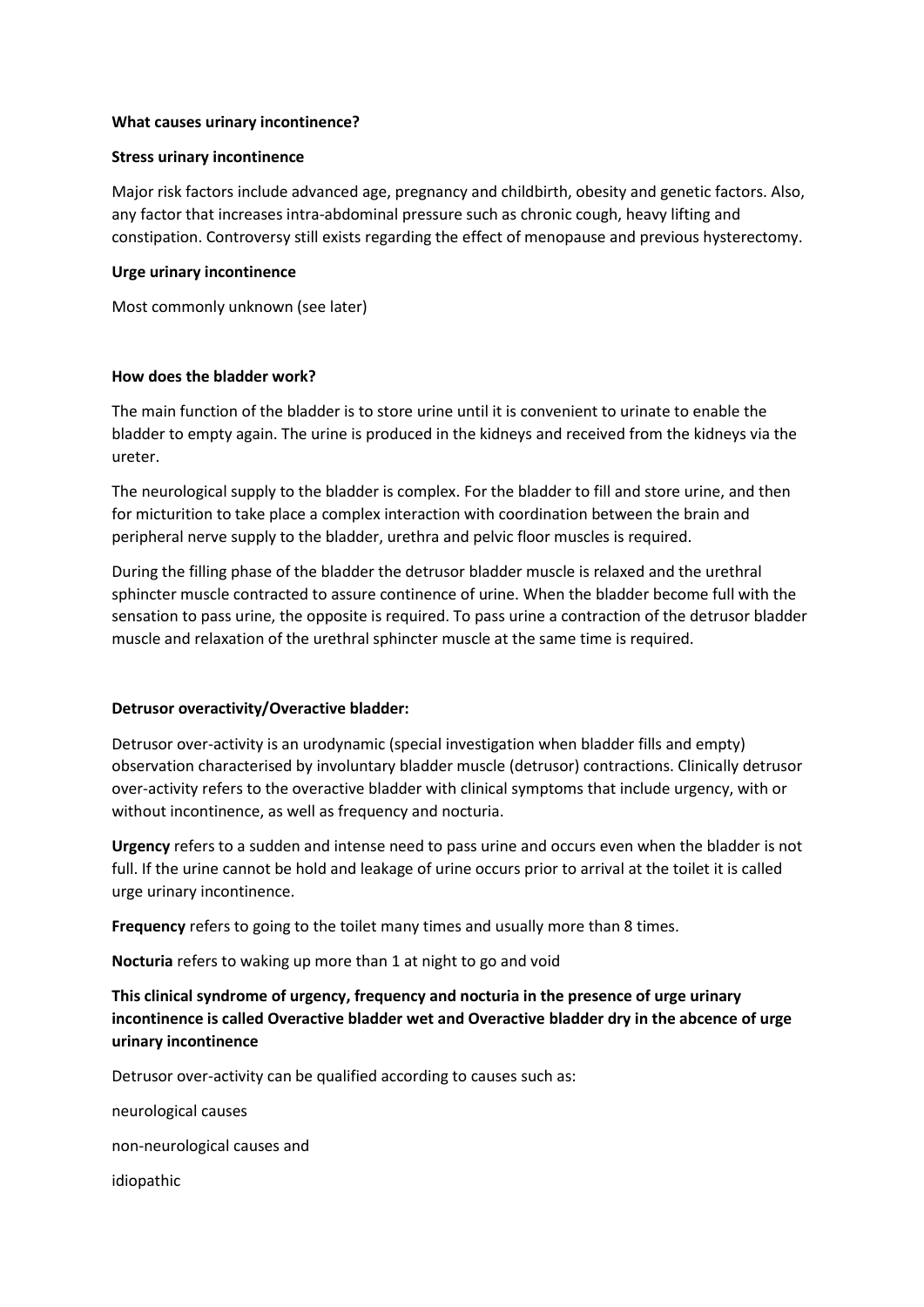Neurological causes include diseases such as multiple sclerosis, stroke and Parkinson's disease. The non-neurological causes include increased age, bladder outlet obstruction and pelvic floor disorders. Outlet obstruction in women is uncommon compared to men. The most common obstructive causes are the complication of stress urinary continence surgery or severe genital prolapse. Genital prolapse and more specific prolapsed of the bladder by itself can cause mechanical kinking or obstruction of the bladder neck.

Idiopathic detrusor over-activity also requires the exclusion of all other causes to include cancer of the bladder, urinary tract infection, radiation to the bladder, bladder stones, bladder growths and previous bladder surgery.

**Thus the clinical symptoms of urgency, frequency and nocturia is known as the over active bladder and, no cause can be identified in as many as 90% of the cases.**

## **Evaluation and diagnosis of urinary incontinence:**

It is important to distinguish between the different types of UI. Your physician will ask questions about the activities which cause leakage and will ask specific questions about your bladder, fluid intake and general health. You will then be examined to include an examination of the abdomen and a gynaecological assessment to see if there are any other problems such as prolapse. During this examination pelvic floor muscle tone will be evaluated as well as a cough test to see if stress urinary incontinence is present.

## **What special investigations may be required?**

## **i) Bladder diary:**

You may be asked to fill in a frequency volume chart (a bladder/urinary diary) where you keep a record for 48 hours of how much you drink, how much and how often you pass urine, and the amount of leakage. br /> AA urinary diary will help to assess the symptoms and severity of UI and exclude excessive urination (>2.8I urine voided /24h).

## **ii) Baseline investigations**

Baseline investigations include urine analysis, post-void residual (< 50ml urine staying behind in bladder after voiding is normal) and, if needed, a blood glucose level. No sophisticated rodynamics are necessary at this time.

The initial assessment should identify if you have:

# **Complex UI**

- suspected voiding problems
- significant pelvic organ prolapse
- UI after previous therapies( incontinence surgery, pelvic irradiation, radical pelvic surgery)

## **UI associated with**

- Pain,
- Haematuria (blood in the urine),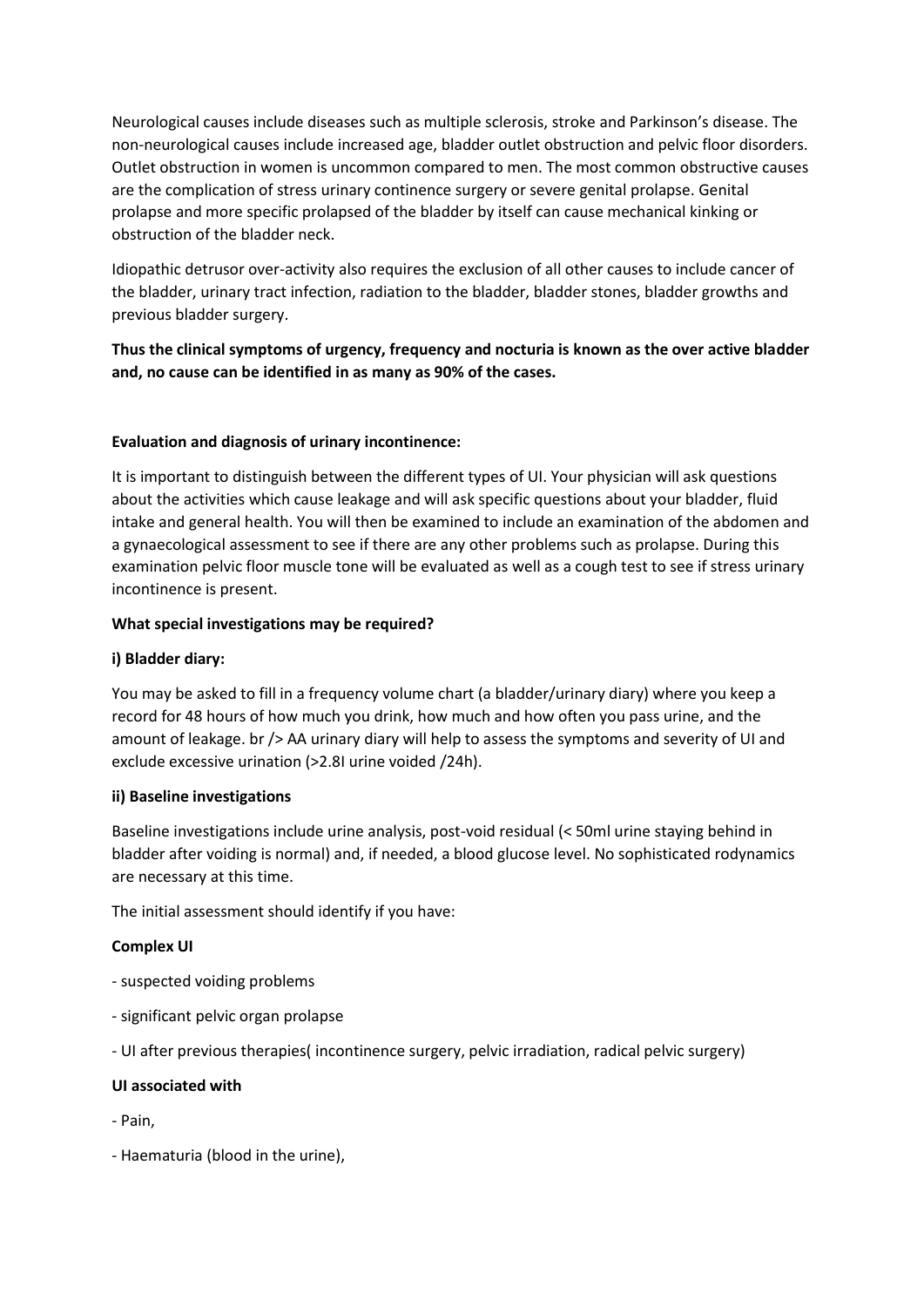### - Recurrent bladder infections

## **Main groups of UI**

**If you are being found with the above mentioned symptoms, complex UI, increased post void residual and no response to initial therapy, you most likely require referral for specialized treatment with a specialist and most commonly it will be either a gynaecologist or urologist or urogynaecologist. (Table 1)** 

## **iii) Urodynamic studies**

Your specialist may decide to perform urodynamic studies. This investigates the bladder's ability to fill and empty and attempt to identify the cause of the incontinence. Also a cystoscopy with visualization of the interior of the bladder may be needed to rule out bladder pathology such as stones and polyps (growths)

## **Treatment**

With the diagnosis of SUI, UUI and MUI the first line of therapy is conservative treatment. This includes lifestyle intervention, a pelvic floor muscle retraining programme and bladder retraining with the help of a physiotherapist and more specifically continence devices for SUI and pharmacotherapy for UUI and MUI.

## **i) Lifestyle intervention**

Your doctor will advise to stop smoking, lose weight, avoid caffeine and correct any constipation in an attempt to avoid chronic straining. Fluid restriction is advised with abnormally high fluid intake and is considered in elderly women with nocturia who have a high evening fluid intake.

# **ii) Pelvic floor excersises/ Bladder retraining**

Pelvic floor muscle retraining (PFMT) programmes have been shown to be effective more so if you are referred to a physiotherapist with a special interest in this field. You will be taught how to contract and relax the pelvic floor muscles. Pelvic floor muscle retraining should include three sets of eight to twelve slow velocity maximal contractions, sustained for 6-8 seconds, and performed three to four times per week and continued for at least 15-20 weeks. Should this prove to be effective the most important factor is to continue the PFMT programme for the rest of your life.

Bladder retraining is effective treatment for women with SUI, UUI and MUI. Bladder training aims to restore control of bladder function. Key elements include a scheduled voiding regimen with gradually progressive voiding intervals, urgency controls strategies using distraction and relaxation techniques, self-monitoring of voiding behaviour and positive reinforcement provided by your clinician or physiotherapist. A combination of PFMT and bladder retraining was found to be more effective than either alone.

## **iii) Continence devices**

Devices that support the bladder neck are available for the treatment of SUI. The ring pessary which fit in the vagina is effective and helps to control leakage. These types of devices are more suitable for women with minor degrees of SUI or awaiting surgical treatment

## **Pharmacotherapy:**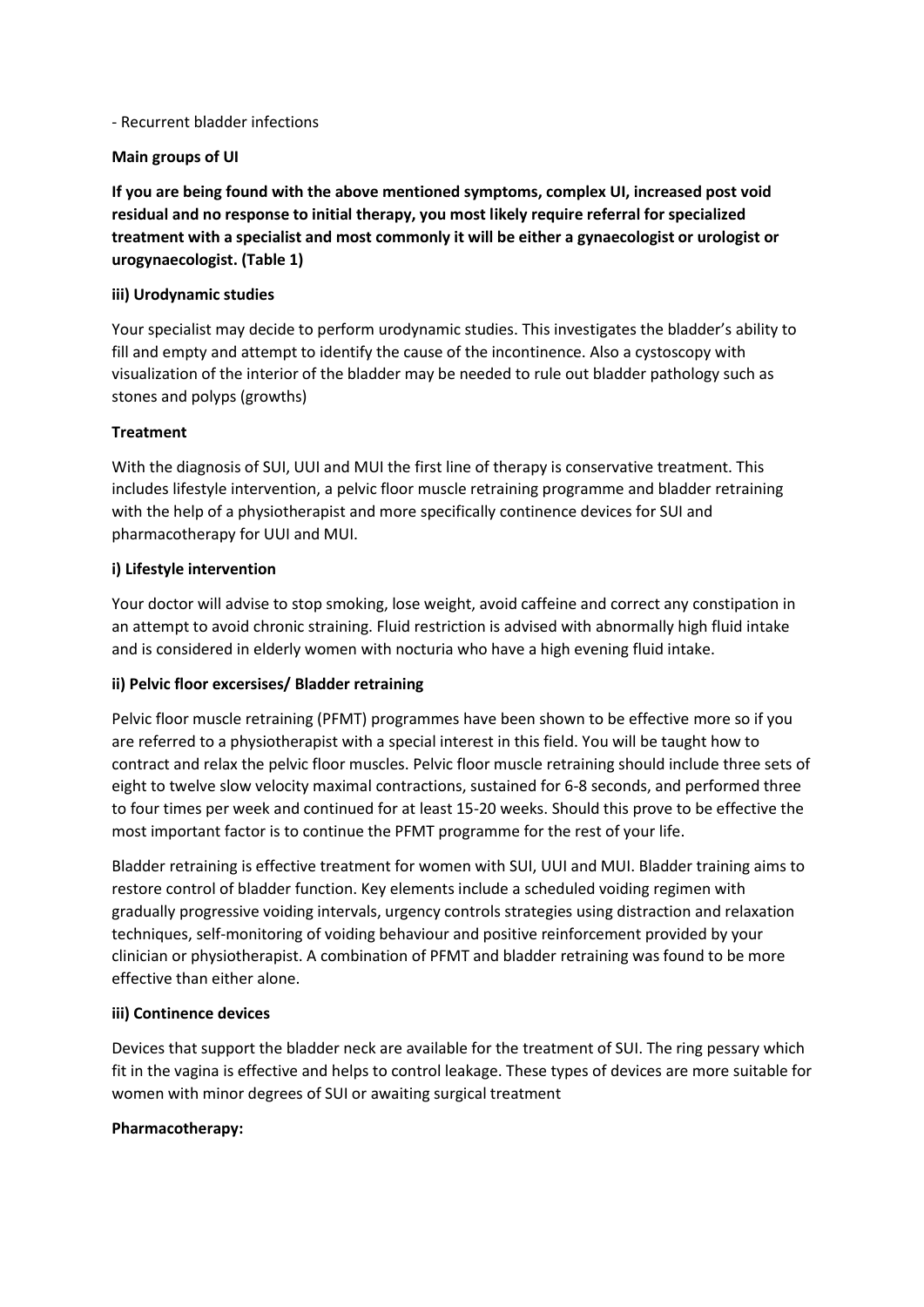Pharmacological therapy is an effective primary treatment for UUI and the overactive bladder. However, it should be emphasised that pharmacological therapy on its own is less effective than when combined with bladder retraining.

The medications are designed to enable you to hold on for longer, reduce how often your need to go to the toilet both during the day and the night and to reduce leaking.

The medications do cause commonly side effects such as dry mouth in some people and sometimes you might need to try several different drugs before you find one that suits you.

Constipation can also be a problem and this can be treated both by diet and medically so that you can still enjoy the good effects of the medication for your overactive bladder. However if the vision become blurry it can be a more serious side effect of the medication and it should be discontinued

Sometimes your bladder may improve after a few months treatment enabling you to come off the medication, however, many women does have to stay on the medication for the longer term in order to control their symptoms.

### **Surgery for Stress incontinence**

When conservative treatment fails surgery is the best treatment for stress urinary incontinence.

#### **Burch colposuspension:**

Many operations were described in the past of which the Burch colposuspension, and major abdominal operation, became the gold standard until the end of the 1990's. This operation can also be performed by laparoscopy surgery which avoids a large abdominal surgical incision.

#### **Midurethral sling surgery:**

Currently the most common operation for Stress urinary incontinence is the midurethral sling where the permanent sling material is placed under the mid urethra. Support under the mid urethral area is important to maintain urinary continence. The sling can be placed in three different manners, but in each an incision over the midurethra in the vagina is required. Three routes for the placement of the sling are available.

i) Retrobubic route where the sling is placed under the midurethra and runs retropubically to exit through 2 small incisions above the pubic bone

ii) Transobturator route where the sling is placed under the midurethra and exit through the thigh folds on the left and the right side

iii) Single incision where the sling is placed under the midurethra and anchored into the tissues with no exit wounds.

The success rate is between 80 – 90%, but the single incision route has the least been study and need further evaluation.